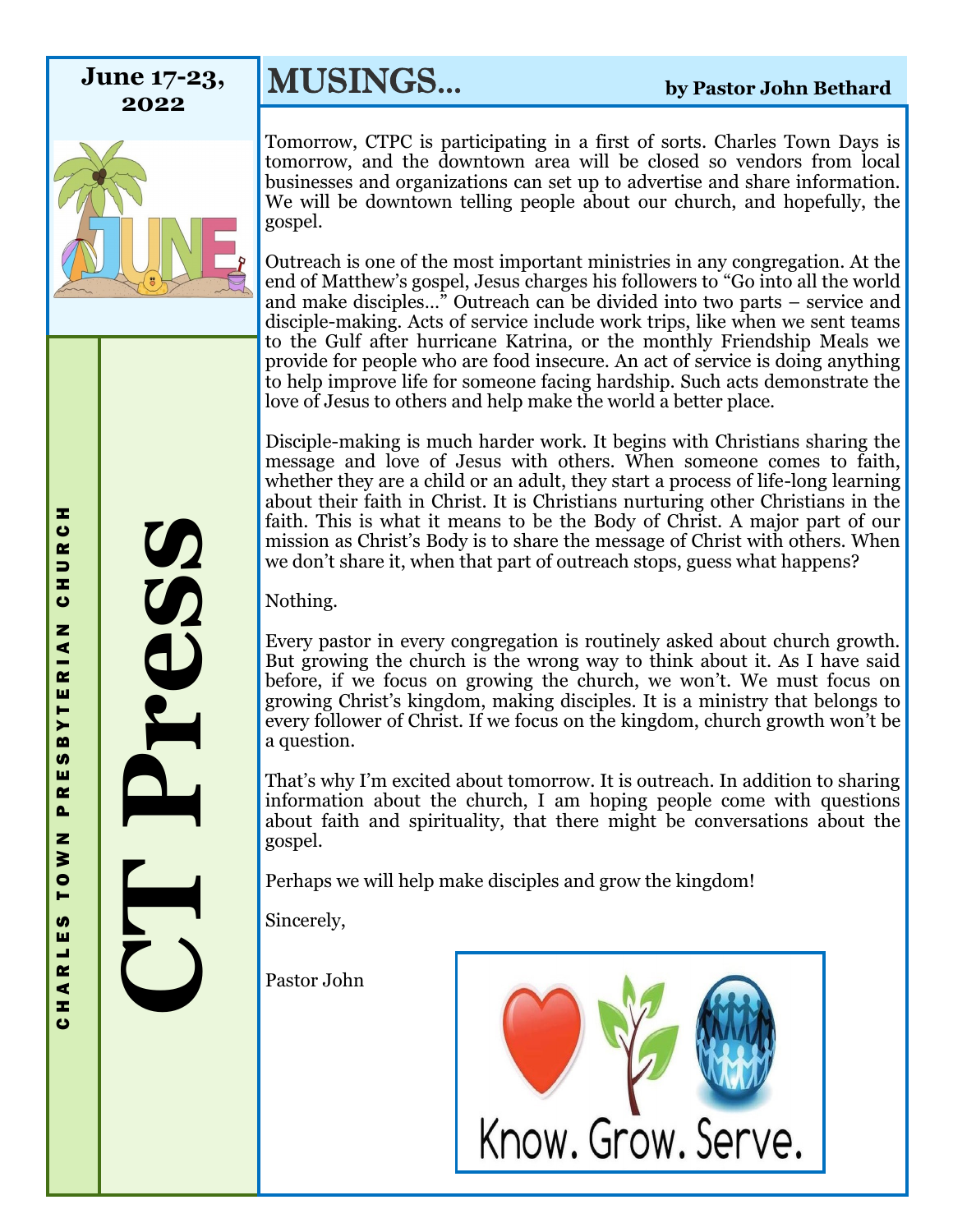Charles Town Presbyterian Children, Youth, and Family Ministries

# Kid's Group!

## **Bring out your Bricks: DFM Lego drive!**

Do you or someone you know have any old Legos collecting dust in an attic or storage room? Donate them to the Youth and Children's Ministry, where they will be used for a number of upcoming events, including the creation of model of Charles Town Presbyterian Church and contests to recreate iconic Bible scenes! Contact Garth for more info, or drop your donations by his office.'

#### **Summer Olympics! Saturday, July 16th, 3-5PM**

To kick off our time with Vacation Bible School this summer we will be throwing a Summer Olympics party for kids of all ages! Come and compete in various events to win prizes and bragging rights!

### **Vacation Bible School! Monday, July 18th -- Friday, July 22nd, 9-Noon**

The theme for our Bible School this year is the Knights of North castle. Come join us for a week of learning fun, knights, and dragons! We are still looking for volunteers to run the program, if you are interested in helping contact Garth Stevens-Jennings at garthstevensjennings@ctpres.org.'

Any questions, please feel free to contact Garth Steven-Jennings (304-725-5316 or garthstevensjennings@ctpres.org.

# **MUSIC NOTES M from Miss Penny**

# *"Attitude of Gratitude"*

Take Time to Be Holy" Wm. Longstaff

As I started my 2nd cup of coffee for the morning, I began ruminating on current events and things going on in my own personal world. Without fail the Lord put in my head and heart the song I should embrace.

Take time to be holy, speak oft with thy Lord; Abide in Him always, and feed on His Word. Make friends of God's children, help those who are weak, Forgetting in nothing His blessing to seek.

Take time to be holy, the world rushes on; Spend much time in secret, with Jesus alone. By looking to Jesus, like Him thou shalt be; Thy friends in thy conduct His likeness shall see.

Take time to be holy, let Him be thy Guide; And run not before Him, whatever betide. In joy or in sorrow, still follow the Lord, And, looking to Jesus, still trust in His Word.

Take time to be holy, be calm in thy soul, Each thought and each motive beneath His control. Thus led by His Spirit to fountains of love, Thou soon shalt be fitted for service above.

May we all "Take Time to Be Holy " each and every day!



Blessings and Love, Penny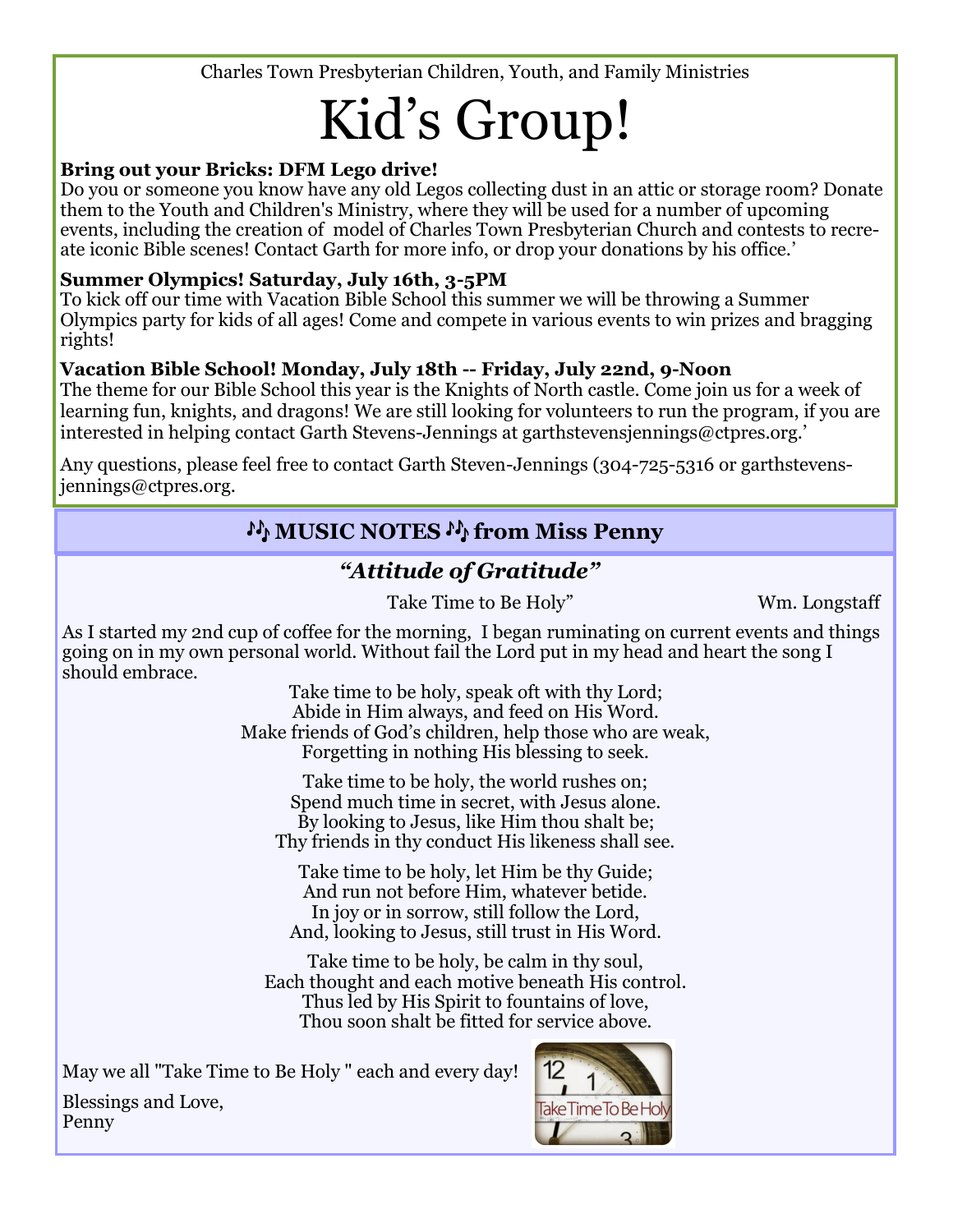| <b>Celebrations this week</b>       |  |                        | Sunday $\omega$ CTPC                                                          |
|-------------------------------------|--|------------------------|-------------------------------------------------------------------------------|
| <b>Birthdays</b>                    |  | <b>Anniversaries</b>   | 10:30am-Worship Celebration FaceBook                                          |
| <b>Peter Garms</b>                  |  | Bing & Laura Crosby    | For a complete listing of all of the<br>church activities, please click here. |
| <b>Marcus Titus</b>                 |  | Glenn & Susie Moreland |                                                                               |
| Zachary Bethard                     |  |                        | <b>Donate</b>                                                                 |
| <b>Bonnie Owens</b>                 |  |                        |                                                                               |
| <b>CTPC Zoom Meetings this week</b> |  |                        |                                                                               |

- To join any of the Zoom meetings listed below, please email the church office at ctpres.org for contact information.
- The Faithweavers is a blended Sunday School class with in person and virtual options led by Margaret Kursey.
- **Yokefellows Sunday School Class.** The Class w ill begin w ith a short business m eeting from 8:45 am to 9:00 am at which time prayers will be offered for class members, family and friends who are ill or otherwise in distress. At 9:00am until 9:35 am a lesson will be taught by the class teacher from the Adult Bible Studies series. Anyone wishing to visit the class on ZOOM should contact the following class members to receive a ZOOM "invite": Gary Scott at email: [gary3042795296@gmail.com](mailto:gary3042795296@gmail.com) or James Mackenzie at email: [mackenzie48708@gmail.com](mailto:mackenzie48708@gmail.com)



**The church office** will be closed on Monday, July 4th! Have a safe holiday.



Thank you to all who gave their time on the fellowship committee for providing food after Sue Back's memorial service. It was greatly appreciated by my family and friends.

**Pastor's Help Fund**. During the pandem ic, there were few requests for help. That has changed with the winding down of the pandemic phase of Covid and the dramatic increase to the cost of living. The help fund provides assistance for people who are in danger of eviction or have gotten behind in their utilities. The fund is now significantly low, and we need some donations to build it back up. Donations to the help fund can be given through the regular Sunday offering or mailed to the office. Note on memo line: help fund.

God Bless, Bob Back

Check out the new aprons the Yokefellows cooking team received last weekend:



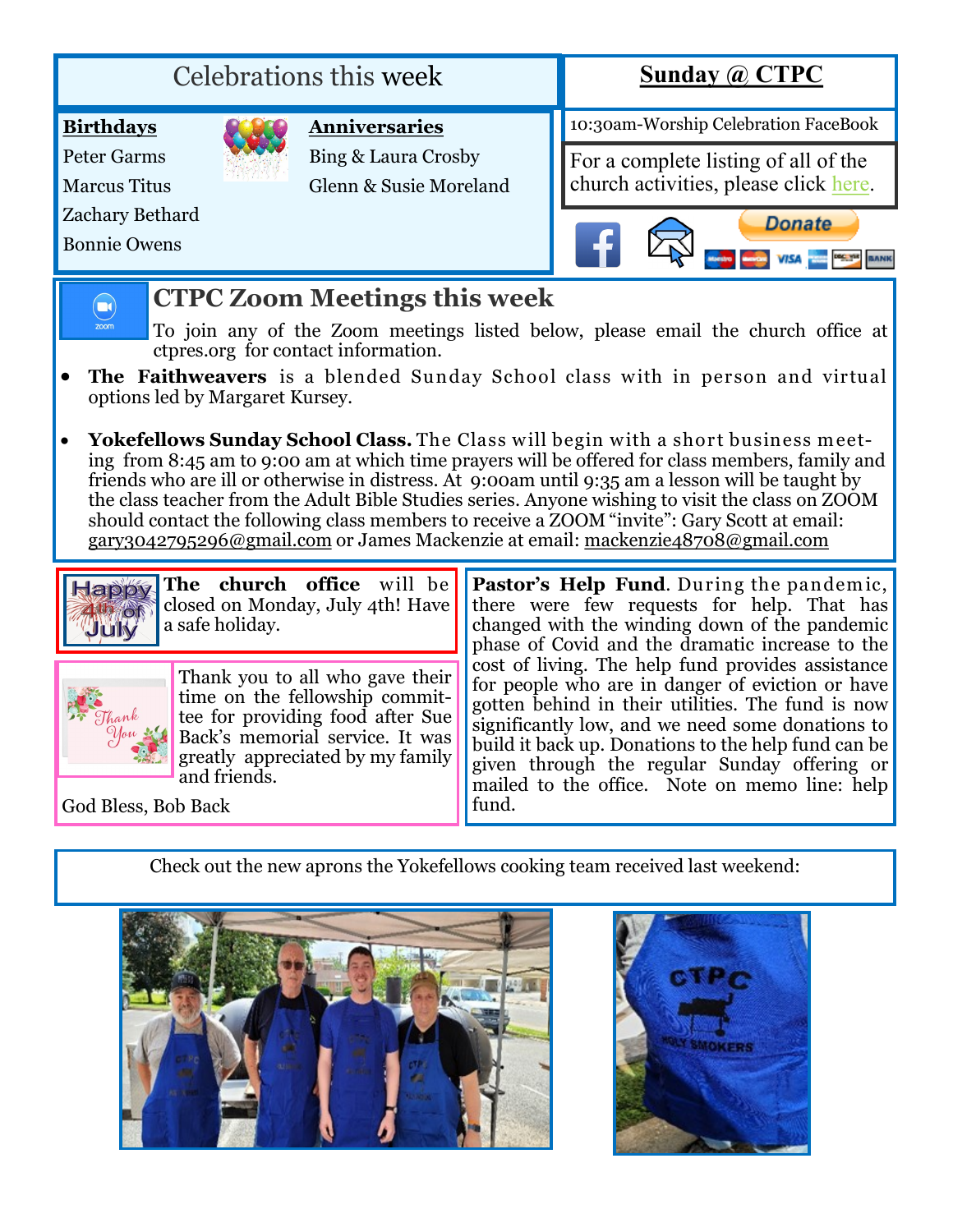

#### **Friendship Ministry Meal**

Several years ago, we changed the name of the meals served form "Homeless Meals" to "Friendship Ministry Meals." We did this because we realized that many who were coming

for a meal were not homeless, but they were hungry. For many of our guests it is the only meal they will have that day. Some of our guests live in a single hotel room with their entire family with no ability to cook a hot meal.

Matthew 25:35 says, "For I was hungry and you gave me something to eat. I was thirsty and you gave me something to drink. I was a stranger and you invited me in." Feeding the hungry is an expectation Jesus has of his followers. Now more than ever our Christian family needs to step up to help with this community mission. Everything is extremely expensive right now. I wonder as I pay for our weekly groceries how others who are less fortunate are able to buy food for their family. You can help by volunteering you time and monies. We serve meals only twelve times a year. We serve the first Saturday of each month at 5:30pm. Our servers plan the meal and arrive at 4:30pmto begin packing the meals in carry out containers.

These are the servers for the rest of this year. July 2nd, Ruth and Gary Scott. August 6th, the Deacons. September 3rd, the choirs. October 1, George Tabb and Jason Mullens. November 5th, the Yokefellow's Sunday school class. December 3rd, the Mission and Outreach committee. Each and everyone of these groups could use help. It might be just bringing a case of water or bringing cookies. Of course, you could stop by and donate your time by helping to fix carryout containers. It only takes about an hour. Pray about how you can help and then volunteer. Many hands make fast work!



Life Line Screening, provider of preven-

tive health screenings, will offer affordable, non-invasive and painless health screenings at Charles Town Presbyterian Church on Tuesday, July 5, 2022. A package of five screenings to identify risk for stroke, heart disease and other chronic conditions will be offered:

**Carotid Artery Screening (Plaque)**. An ultrasound is performed to screen the carotid arteries (a pair of blood vessels in the neck that deliver blood to your brain) for buildup of fatty plaque. This buildup, called atherosclerosis, is one of the leading causes of stroke.

**Peripheral Arterial Disease Screening.**  An Ankle-Brachial Index (ABI) test is performed using blood pressure cuffs on the arms and legs. It is important to screen for PAD because it increases the risk of coronary artery disease, heart attack, or stroke.<sup>1</sup>

**Abdominal Aortic Aneurysm (AAA).**  An ultrasound is performed to screen the abdominal aorta for the presence of an enlargement or aneurysm. AAA can lead to a ruptured aortic artery, which is a serious medical emergency.

**Atrial Fibrillation.** A 6-lead electrocardiogram (EKG) is performed by placing sensors on the arms and legs to screen for Atrial Fibrillation. AFib can lead to blood clots, stroke, and heart failure, and other heartrelated complications.<sup>2</sup>

**Osteoporosis Risk.** An ultrasound is performed to measure the shin bone for abnormal bone mass density. This can help assess the risk of osteoporosis, a disease where bones become weak and brittle.

These 5 vital screenings take 60-90 minutes to complete. Register by calling toll free 1-888- 653-6441, text the word "circle" to 797979 or online at [https://llsa.social/HS](https://llsa.social/HSC)

**These Days** daily devotionals for July/August/September are available in the information racks located in the narthex and by the church office.